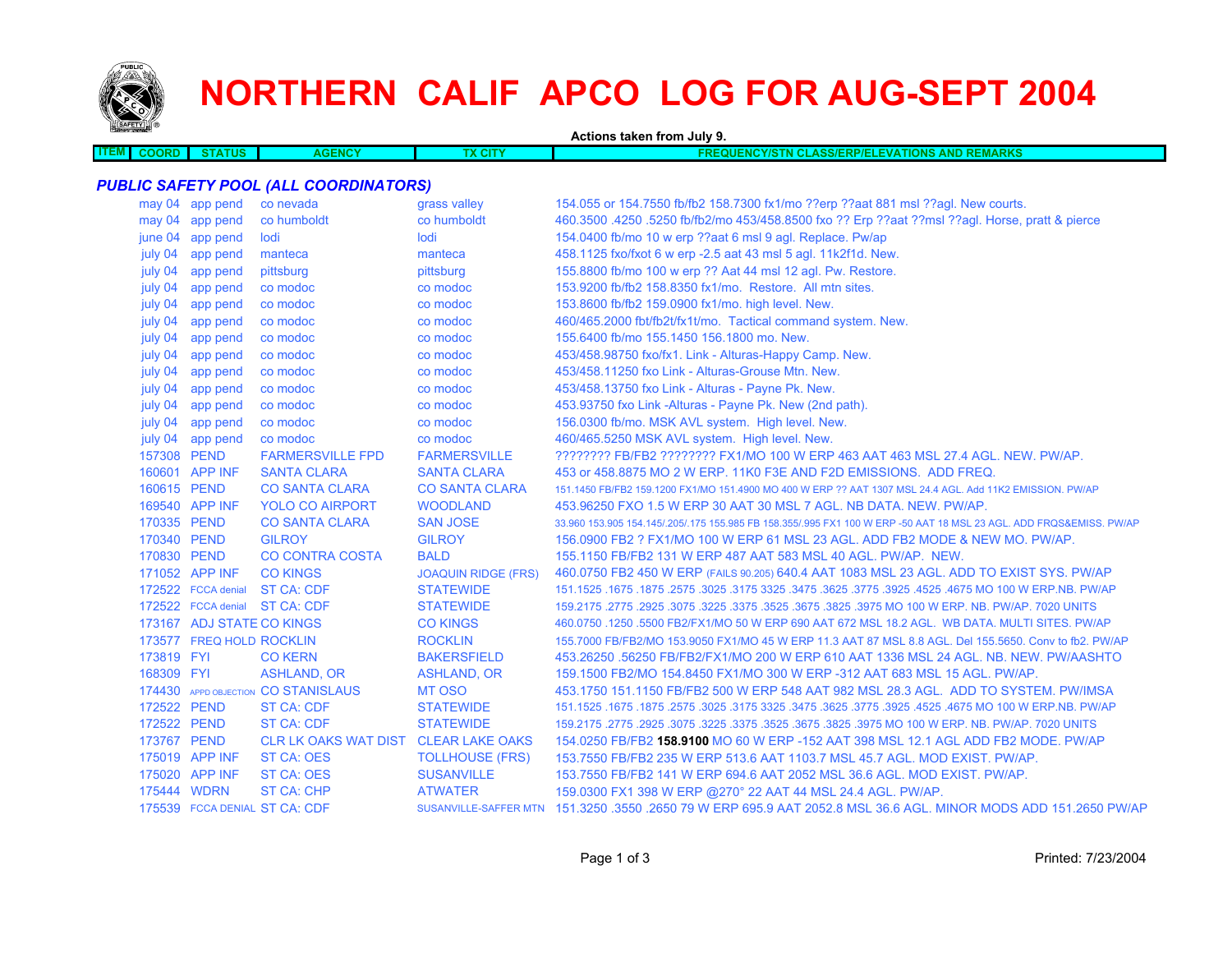|             |                          | 175544 FCCA DENIAL ST CA: CDF        |                           | GRENADA (ANTELOPE PK) 151.1900 .3250 FB/FB2 80 W ERP 367 AAT 1780 MSL 21.3 AGL. MINOR MODS. PW/AP      |
|-------------|--------------------------|--------------------------------------|---------------------------|--------------------------------------------------------------------------------------------------------|
|             |                          | 174518 OFFICE HOLD JACKSON RANCHERIA | <b>JACKSON</b>            | 451,1750 .2750 452,2500 .4750 .6750 .9750 461,2500 .5750 FB/MO 177 W ERP 163 AAT 486 MSL 27 AGL. PW/AP |
|             |                          | 175615 FCCA DENIAL ST CA: CDF        | <b>SUSANVILLE</b>         | 151.2500 .2800 FB 159.3000 ,3300 .4050 FX1 238 W ERP -146.3 AAT 1387.4 MSL 24.4 AGL. MINOR MODS. PW/AP |
| 176014 APPD |                          | <b>CO PLACER</b>                     | <b>CO PLACER</b>          | 460/465.53750 MO 5 W ERP NB, 2459 & 2474 MO 2 W ERP. Bomb robot, PW/AP                                 |
| 176330 APPD |                          | <b>ST CA: OES</b>                    | <b>WOODLAND</b>           | 159.1350 .1950 FX1 100 W ERP 53.9 AAT 21 MSL 54.9 AGL, MINOR MODS, DEL 33.66 .98 PW/AP                 |
| 176331 APPD |                          | <b>ST CA: OES</b>                    | <b>STATEWIDE</b>          | 154.9200 155.4750 FB2T 110 W ERP. PW/AP                                                                |
| 176404 PEND |                          | <b>CO PLACER</b>                     | <b>LK TAHOE AREA</b>      | 151.0400 151.1150 FB/FB2 155.9100 156.2100 MO 250 W ERP 227 AAT 2283 MSL 27 AGL. YP/AP                 |
| 176409 PEND |                          | <b>SANTA ROSA</b>                    | <b>SANTA ROSA</b>         | 460/465,0875 6 W ERP -54.9 AAT 24.9 MSL 7 AGL, NEW, PW/AP, IRRIGATION SYS.                             |
|             | 176415 APP INF           | <b>ST CA: CDF</b>                    | PINE GROVE (ZION)         | 151.4300 FB/FB2 135 W ERP 304 AAT                                                                      |
| 176419 APPD |                          | <b>ST CA: OES</b>                    | <b>OROVILLE (BLOOMER)</b> | 153.7550 FB/FB2 204 W ERP 518.2 AAT 914.4 MSL 54.9 AGL, MINOR MODS, PW/AP                              |
| 176421 APPD |                          | <b>ST CA: DWR</b>                    |                           | OROVILLE (BLOOMER) 151.2350 FB/FB2 135 W ERP 518.2 AAT 914.4 MSL 54.9 AGL. MINOR MODS, PW/AP           |
| 176423 APPD |                          | <b>ST CA: DOJ</b>                    |                           | OROVILLE (BLOOMER) 154.6800 FB/FB2 135 W ERP 518.2 AAT 914.4 MSL 54.9 AGL. MINOR MODS. PW/AP           |
| 176435 APPD |                          | <b>RED BLUFF</b>                     | <b>RED BLUFF</b>          | 155,8200 FB/FB2 158,9550 MO 110 W ERP -15.8 AAT 91 MSL ?? AGL, PW/AASHTO                               |
| 176516 PEND |                          | <b>ST CA: CDF</b>                    |                           | PINE GROVE (AMA) ZION 151.1900 151.2650 FB/FB2 170 W ERP 304 AAT 902.2 MSL 43.3 AGL. PW/AP             |
| 176522 APPD |                          | <b>ST CA: OES</b>                    | <b>OAKLAND</b>            | 153.7550 FB 154.9800 FX1 100 W ERP - 2.7 AAT 9.1 MSL 73.8 AGL, MINOR MODS, PW/AP                       |
|             | 176523 APP INF           | <b>ST CA: OES</b>                    | <b>VISALIA</b>            | 159.1350 159.1950 FX1 89 W ERP 36.6 AAT 103.6 MSL 30.5 AGL, DEL 33 MHZ, PW/AP,                         |
| 176548 APPD |                          | <b>CO SONOMA</b>                     | <b>CO SONOMA</b>          | 155.1000 FB/FB2/FB2T/MO 155.8350 FX1/MO 40 W ERP 428 AAT 732 MSL 74 AGL, PW/AP, RESTORE                |
| 176551 PEND |                          | <b>CO SANTA CLARA</b>                | <b>CO SANTA CLARA</b>     | 155,7000 156,2100 FB/FB2 110 W ERP 108 AAT 454 MSL 41.5 AGL, MINOR MODS & ADD NB, PW/AP                |
| 176552 APPD |                          | <b>SANGER</b>                        | <b>SANGER</b>             | 154,3400 FB2/MO 155,0550 MO 150,8050 FX1/MO 100 W ERP 22.6 AAT 91.4 MSL 46.0 AGL, PW/IMSA,             |
| 176558 PEND |                          | <b>CO SANTA CLARA</b>                | <b>CO SANTA CLARA</b>     | 154,2500 FB2 154,1450 MO 158,3550* MO 100 W ERP 108 AAT 454,1 MSL 30.5 AGL, MINOR MODS                 |
| 176568 APPD |                          | ST CA: CDF                           | <b>REDDING</b>            | 159.13500 .19500 FX1 63 W ERP 1.8 AAT 153 MSL 21 AGL. MOD EXIST. PW/AP.                                |
| 176570 APPD |                          | CO SONOMA                            | CO SONOMA                 | 155.2650 FB 155 W ERP 61.3 AAT 1051 MSL 65.5 AGL. RESTORE. PW/AP                                       |
| 176571 APPD |                          | ST CA: CDF                           | <b>GRASS VALLEY</b>       | 151.2800 FB 110 W ERP 176 AAT 953.1 MSL 30.5 AGL. CORRECTS FCC ERROR. PW/AP.                           |
| 176550 APPD |                          | ST CA: OES                           |                           | PINE GROVE (MT ZION) 153.7550 FB/FB2 148 W ERP 304.2 AAT 902.2 MSL 43.3 AGL. MINOR MOD. PW/AP.         |
| 176584 APPD |                          | ST CA: P&R                           | N COAST HI LEV            | 151.4750 FB/FB2/MO 158.8650 FX1/MO 230 W ERP 741 AAT 48.8 AGL. MINOR MODS, PW/AP                       |
| 176612 APPD |                          | <b>CUPERTINO</b>                     | <b>CUPERTINO</b>          | 158.9250 FB/MO 55 W ERP -109 AAT 110 MSL 12 AGL. NEW. PW/IMSA                                          |
| 176687 APPD |                          | <b>FRESNO</b>                        | <b>FRESNO</b>             | 453.5250 FB/FB2 75 W ERP 82 AAT 90 MSL 72 AGL. ADD TO EXIST. PW/AP.                                    |
| 176688 APPD |                          | <b>FRESNO</b>                        | <b>FRESNO</b>             | 453,8000 FB/FB2 75 W ERP 82 AAT 90 MSL 72 AGL, ADD TO EXIST, PW/AP.                                    |
|             | 176783 FREQ HOLD REEDLEY |                                      | <b>REEDLEY</b>            | 155.9400 FB/FB2/MO ???.???? FX1/MO 100 W ERP 33.1 AAT 106.4 MSL 81.1 AGL. MOD EXIST. PW/AP             |
| 176843 APPD |                          | <b>MANTECA</b>                       | <b>MANTECA</b>            | 458,11250 FXO/FXOT 6 W ERP - 2.5 AAT 43 MSL 5 AGL. IRRIG SYS, PW/AP                                    |
| 176879 APPD |                          | <b>PITTSBURG</b>                     | <b>PITTSBURG</b>          | 155,8800 FB/MO 100 W ERP -47.6 AAT 46 MSL 17 AGL, RESTORE, PW/AP                                       |
| 176885 APPD |                          | ST CA: CHP                           | OROVILLE (BLOOMER)        | 460.4500 FB/FB2 398 W ERP 518.2 AAT 914 MSL 54.9 AGL, MOD EXIST, PW/AP                                 |
| 176899 APPD |                          | ST CA: OES                           | OROVILLE (BLOOMER)        | 453.8750 FB/FB2 237 W ERP 518.2 AAT 914 MSL 54.9 AGL, MOD EXIST, PW/AP                                 |
| 176902 APPD |                          | ST CA: OES                           | OROVILLE (BLOOMER)        | 154.2200 FB/FB2 187 W ERP 518.2 AAT 914 MSL 54.9 AGL, MOD EXIST, PW/AP                                 |
| 176903 APPD |                          | ST CA: CDF                           | OROVILLE (BLOOMER)        | 151.4300 FB/FB2 135 W ERP 518.2 AAT 914 MSL 54.9 AGL, MOD EXIST, PW/AP                                 |
| 176915 APPD |                          | ST CA: CDF                           |                           | SUSANVILLE (ROOF) 151.1900 .2500 FB/FB2 200 W ERP 627 AAT 2316 MSL 19.8 AGL. ADD .2500 PW/AP           |
| 176917 APPD |                          | ST CA: DOT                           |                           | PINE GROVE (ZION) 47.1000 FB 91 W ERP 304.8 AAT 902.2 MSL 43.9 AGL. MOD EXIST. PW/AP                   |
|             |                          |                                      |                           |                                                                                                        |

#### *470-512 MHz POOL*nov 02 app pend st ca: oes

bay area (coord chnl) ???.???? Fb/fb2/fx1/mo ?? W erp ?? Aat ??msl ??agl. Bay inter-agency intercom.

# *800 MHz PUBLIC SAFETY (GP, YP, GF, YF)*

|  | sept 03 app pend st ca:dmh                | coalinga              | 3 of following: 855,856,857,859,860.4625 GP channels. 112 w erp @ 135°/3° down, 574' msl ? Aat ? Agl |
|--|-------------------------------------------|-----------------------|------------------------------------------------------------------------------------------------------|
|  | mar 04 app pend co contra costa           | pittsburg             | 868.41250 fb/fb2 170 w erp 133.5 aat 221 msl 10 agl. Adds to existing sys. Gf/ap                     |
|  | 156156 APP INF CHABOT-LOS POSADAS HAYWARD |                       | 858.96250 FB2/MO 65 W ERP ?? AAT 12.1 MSL 10.5 AGL. NEW GP/AP.                                       |
|  | 169880 WDRN ST NV: DOT                    | <b>OLYMPIC VALLEY</b> | 856.23750 856.96250 857.96250 FB2C 55 W ERP 325 AAT 2499 MSL 18 AGL. YP/AASHTO.                      |